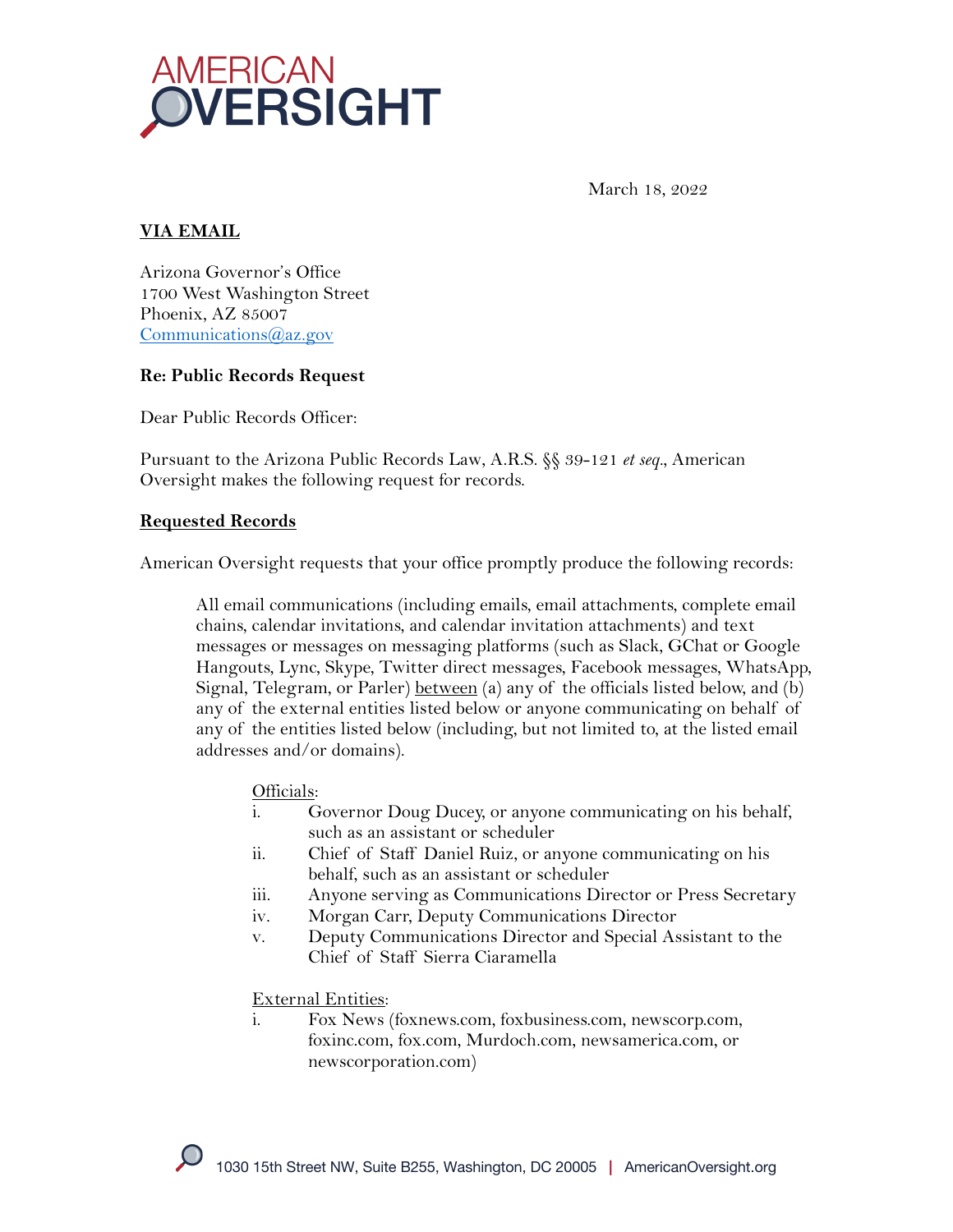- ii. One America News Network (therealstoryoan@gmail.com), Graham Ledger (grahamledger@yahoo.com), or Christina Bobb  $(christina.bobb@protonmail.com)$
- iii. Sinclair Broadcast Group (sbgi.net)
- iv. Newsmax (newsmax.com)
- v. Daily Caller (dailycaller.com)
- vi. Breitbart (breitbart.com)
- vii. The Gateway Pundit (thegatewaypundit.com)
- viii. Infowars (Infowars.com)
- ix. Anyone communicating on behalf of *Bannon's War Room,*  including, but not limited to, Raheem Kassam

Please note that American Oversight does not seek, and that this request specifically excludes, the initial mailing of news clips or other mass distribution emails. However, subsequent communications forwarding such emails are responsive to this request. In other words, for example, if Governor Ducey received a mass-distribution news clip email from one of the specified entities, that initial email would not be responsive to this request. However, if Governor Ducey forwarded that email to another individual with his own commentary, that subsequent message would be responsive to this request and should be produced.

Please provide all responsive records from January 1, 2021, through the date the search is conducted.

### **Statement of Noncommercial Purpose**

This request is made for noncommercial purposes. American Oversight seeks records regarding the potential communications between Arizona public officials and external organizations that have a known history of coordination with members of government on policy matters. <sup>1</sup> Records with the potential to shed light on this question would contribute significantly to public understanding of operations of the government, including whether and to what extent external entities have exerted influence on public officials.

Because American Oversight is a  $501(c)(3)$  nonprofit, this request is not in American Oversight's financial interest and is not made for a commercial purpose. American Oversight's mission is to promote transparency in government, to educate the public about government activities, and to ensure the accountability of government officials. American Oversight uses the information gathered, and its analysis of it, to educate the public through reports, press releases, or other media. American Oversight also makes

<sup>1</sup> Steve Contorno, *Inside Fox News, DeSantis is 'The Future of the Party.' And He's Taking Advantage,* Tampa Bay Times, August 13, 2021,

https://www.tampabay.com/news/florida-politics/2021/08/13/inside-fox-newsdesantis-is-the-future-of-the-party-and-hes-taking-advantage/.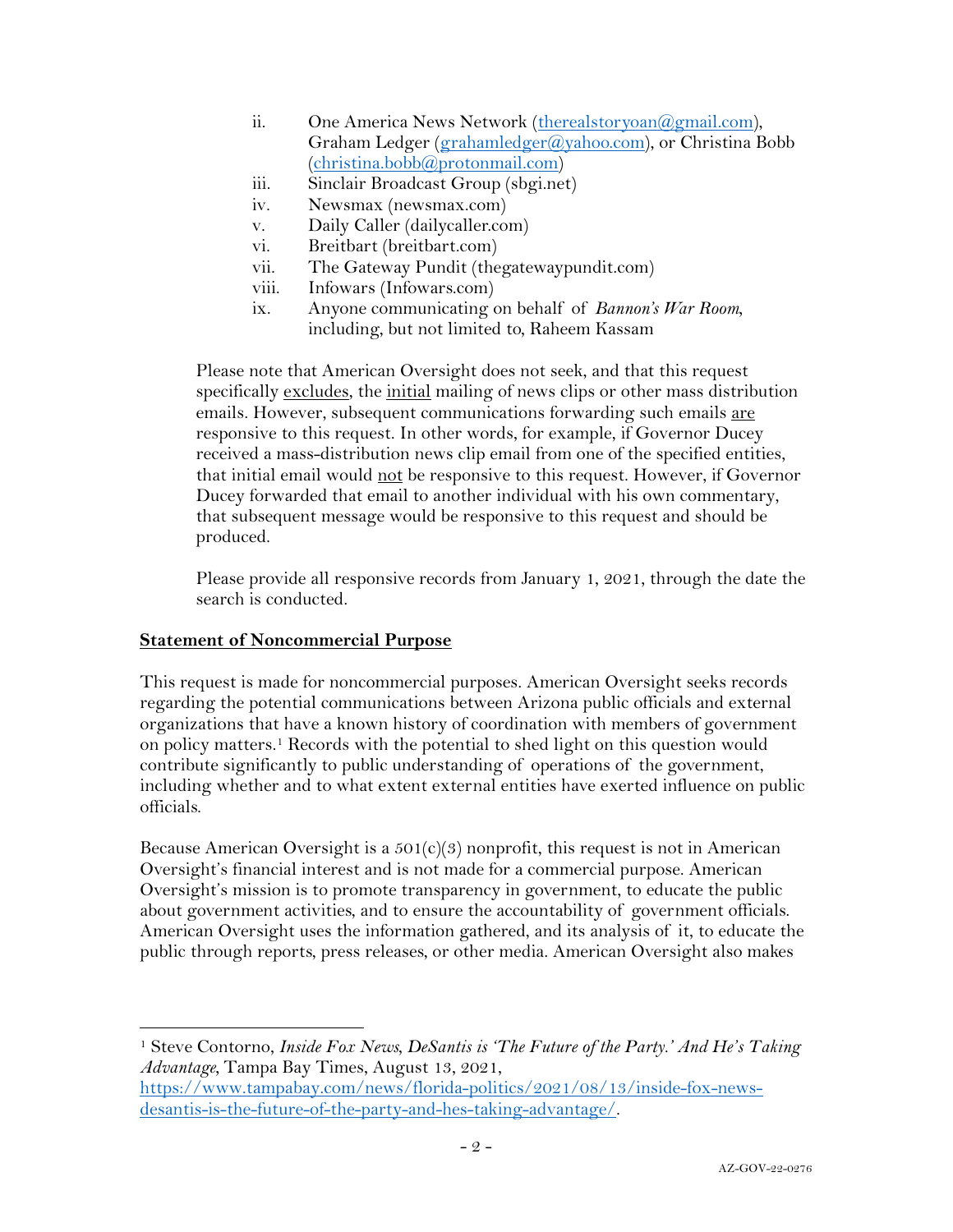materials it gathers available on its public website and promotes their availability on social media platforms, such as Facebook and Twitter.<sup>2</sup>

Because this request is made for noncommercial purposes, American Oversight requests that any fees charged in connection with processing this request be limited to copying and postage charges, if applicable.3 Please notify American Oversight of any anticipated fees or costs in excess of \$100 prior to incurring such costs or fees.

# **Guidance Regarding the Search & Processing of Requested Records**

In connection with its request for records, American Oversight provides the following guidance regarding the scope of the records sought and the search and processing of records:

- Please search all locations and systems likely to have responsive records, regardless of format, medium, or physical characteristics.
- § In conducting your search, please understand the terms "record," "document," and "information" in their broadest sense, to include any written, typed, recorded, graphic, printed, or audio material of any kind. We seek records of any kind, including electronic records, audiotapes, videotapes, and photographs, as well as letters, emails, facsimiles, telephone messages, voice mail messages and transcripts, notes, or minutes of any meetings, telephone conversations or discussions.
- Our request for records includes any attachments to those records or other materials enclosed with those records when they were previously transmitted. To the extent that an email is responsive to our request, our request includes all prior messages sent or received in that email chain, as well as any attachments to the email.
- § Please search all relevant records or systems containing records regarding agency business. Do not exclude records regarding agency business contained in files, email accounts, or devices in the personal custody of your officials, such as personal email accounts or text messages.
- If any records are withheld in full or in part, pursuant to A.R.S. § 39- $121.01(D)(2)$ , please provide an index of records or categories of records that

<sup>2</sup> American Oversight currently has approximately 15,700 page likes on Facebook and 118,000 followers on Twitter. American Oversight, Facebook,

https://www.facebook.com/weareoversight/ (last visited Mar. 15, 2022); American Oversight (@weareoversight), Twitter, https://twitter.com/weareoversight (last visited Mar. 15, 2022).

<sup>3</sup> A.R.S. § 39-121.01(D)(1); *see also Hanania v. City of Tucson*,128 Ariz. 135, 624 P.2d 332 (Ct. App. 1980). Furthermore, because this request is for noncommercial purposes, additional fees provided for under A.R.S.  $\S 39-121.03(A)$  are not applicable and should not be assessed.